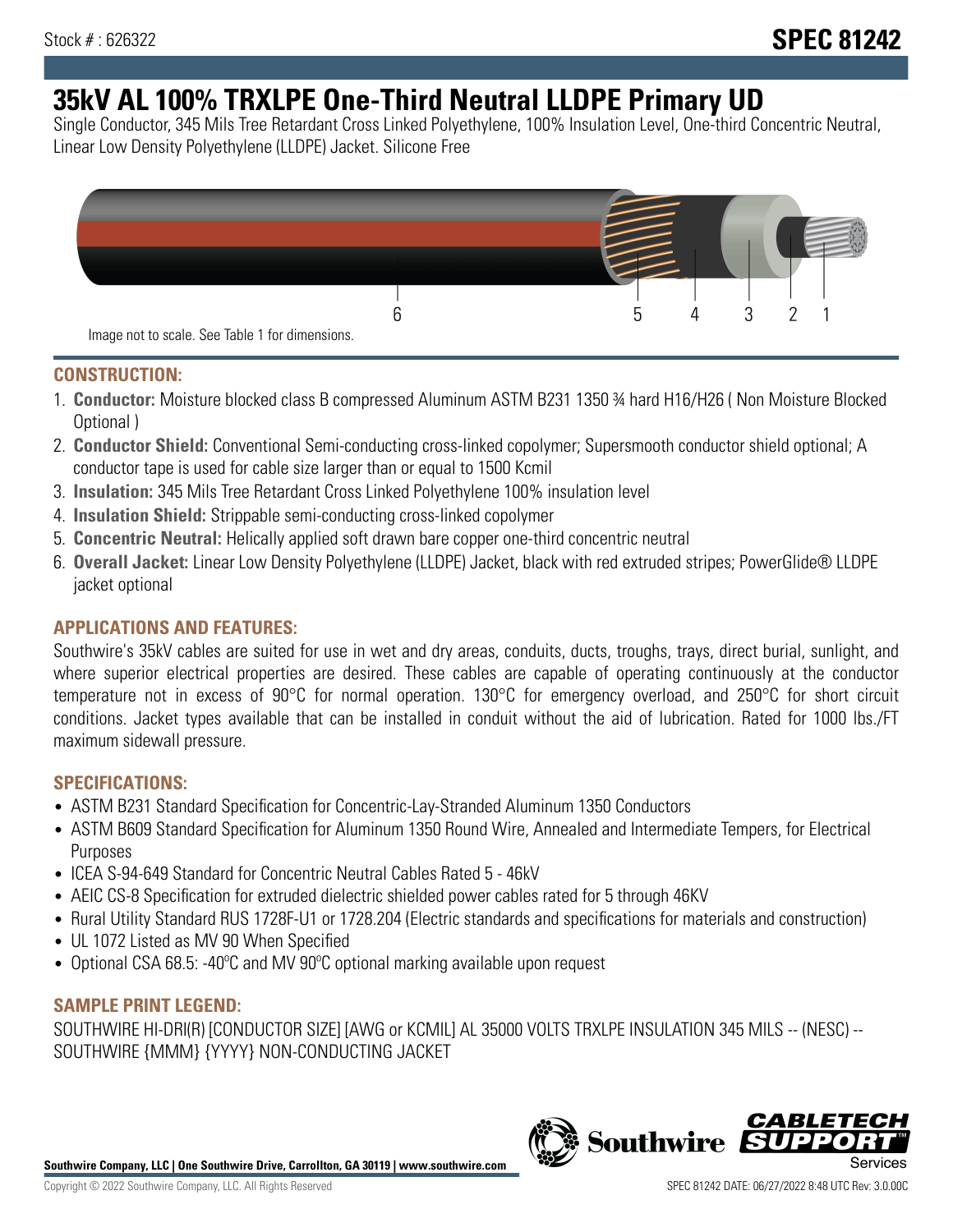## Stock # : 626322 **SPEC 81242**

#### **Table 1 – Weights and Measurements**

| <b>Stock</b><br>Number | Cond.<br>Size <sup>'</sup> | <b>Diameter</b><br>Over<br>Conductor | <b>Diameter</b><br>Over<br>Insulation | Insul.<br><b>Thickness</b> | Diameter<br>Over<br>Insulation<br><b>Shield</b> | Concentric<br><b>Neutral</b> | Neutral DC<br>Resistance<br>$25^{\circ}$ C | Jacket<br><b>Thickness</b> | Approx.<br><b>OD</b> | Approx.<br>Weight     | Min<br>Bending<br>Radius | Max Pull<br>Tension*' |
|------------------------|----------------------------|--------------------------------------|---------------------------------------|----------------------------|-------------------------------------------------|------------------------------|--------------------------------------------|----------------------------|----------------------|-----------------------|--------------------------|-----------------------|
|                        | AWG/<br>Kcmil              | inch                                 | inch                                  | mıl                        | inch                                            | No. x AWG                    | $\Omega$ /1000ft                           | mil                        | inch                 | lb.<br><b>Y1000ft</b> | inch                     | $\mathsf{lb}$         |
| 626322^                | 500<br>(37)                | 0.789                                | 1.519                                 | 345                        | .629                                            | 16x12                        | 0.104                                      | 77                         | .945                 | 1826                  | 15.                      | 3000                  |

All dimensions are nominal and subject to normal manufacturing tolerances

◊ Cable marked with this symbol is a standard stock item

\* Pulling tension based on pulling eye directly connected to conductor

! UL listed MV-90 Rated

^ HiDri Plus® - Water Blocking Powder

^^ HiDri Plus® - Water Blocking Powder. All Black Jacket

† 2/3 Concentric Neutral

§ HiDri Plus® - Water Blocking Powder. CSA Listed

## **Table 2 – Electrical and Engineering Data**

| Cond.<br>Size      | 'DC.<br>Resistance<br>$@$ 25°C $^{\prime\prime}$ | АC<br>Resistance<br>$\varpi$ 90°C | Capacitive<br>Reactance @<br>60Hz | Inductive<br>Reactance<br>@ 60Hz | <b>Charging</b><br>Current | <b>Dielectric</b><br>Loss | Zero<br>Sequence<br>Impedance* | Positive<br>Sequence<br>Impedance <sup>®</sup> | Short<br>Circuit<br>Current <sup>@</sup><br>30 Cycle | Allowable<br>Ampacity in<br>Duct 90°C1 | Allowable<br>Ampacity<br>Directly<br>Buried 90°C‡ |
|--------------------|--------------------------------------------------|-----------------------------------|-----------------------------------|----------------------------------|----------------------------|---------------------------|--------------------------------|------------------------------------------------|------------------------------------------------------|----------------------------------------|---------------------------------------------------|
| AWG/<br>Kcmil      | $\Omega/1000$ ft                                 | $\Omega/1000$ ft                  | $M\Omega^*1000$ ft                | $\Omega/1000$ ft                 |                            | A/1000ft W/1000ft         | $\Omega/1000$ ft               | $\Omega$ /1000ft                               | Amp                                                  | Amp                                    | Amp                                               |
| $\frac{500}{(37)}$ | 0.0354                                           | 0.045                             | 0.041                             | 0.041                            | 0.493                      | 2.989                     |                                | $0.151 + 0.046$ 0.048+0.040                    | 9540.3                                               | 380                                    | 450                                               |

\* Calculations are based on three cables triplexed / concentric shield / Conductor temperature of 90°C / Shield temperature of 45°C / Earth resistivity of 100 ohmsmeter

† Ampacities are based on Figure 7 of ICEA P-117-734 (Single circuit trefoil, 100% load factor, 90°C conductor temperature, earth RHO 90, 36" burial depth)

‡ Ampacities are based on Figure 1 of ICEA P-117-734 (Single circuit trefoil, 100% load factor, 90°C conductor temperature, earth RHO 90, 36" burial depth)

#### **Table 3 – Weights and Measurements (Metric)**

| Stock<br>Number | Cond.<br>Size <sup>1</sup> | <b>Diameter</b><br>Over<br>Conductor | <b>Diameter</b><br>Over<br>Insulation | Insul.<br><b>Thickness</b> | <b>Diameter</b><br>Over<br>Insulation<br><b>Shield</b> | Concentric<br>Neutral | Neutral DC<br>Resistance<br>$25^{\circ}$ C | Jacket<br><b>Thickness</b> | Approx.<br>0D | Approx.<br>Weight | Min<br>Bending<br>Radius | Max Pull<br>Tension* |
|-----------------|----------------------------|--------------------------------------|---------------------------------------|----------------------------|--------------------------------------------------------|-----------------------|--------------------------------------------|----------------------------|---------------|-------------------|--------------------------|----------------------|
|                 | AWG/<br>Kcmil              | mm                                   | mm                                    | mm                         | mm                                                     | No. x AWG             | $\Omega$ /km                               | mm                         | mm            | ka/km             | mm                       | newton               |
| 626322^         | 500<br>(37)                | 20.04                                | 38.58                                 | 8.76                       | 41.38                                                  | 16x12                 | 0.34                                       | .96                        | 49.40         | 2717              | 381.00                   | 13350                |

All dimensions are nominal and subject to normal manufacturing tolerances

◊ Cable marked with this symbol is a standard stock item

\* Pulling tension based on pulling eye directly connected to conductor

! UL listed MV-90 Rated

^ HiDri Plus® - Water Blocking Powder

^^ HiDri Plus® - Water Blocking Powder. All Black Jacket

† 2/3 Concentric Neutral

§ HiDri Plus® - Water Blocking Powder. CSA Listed

## **Table 4 – Electrical and Engineering Data (Metric)**

| 500<br>(37) | 0.1161 | 0.15<br>U. 15 | 0.0125 | 0.1345 | .617 | 9.8064 |  | $ 0.151 + 0.046 0.048 + 0.040 $ | 9540.3 | 380 | 450 |
|-------------|--------|---------------|--------|--------|------|--------|--|---------------------------------|--------|-----|-----|
|-------------|--------|---------------|--------|--------|------|--------|--|---------------------------------|--------|-----|-----|

\* Calculations are based on three cables triplexed / concentric shield / Conductor temperature of 90°C / Shield temperature of 45°C / Earth resistivity of 100 ohmsmeter



**Southwire** 

*CABLE*